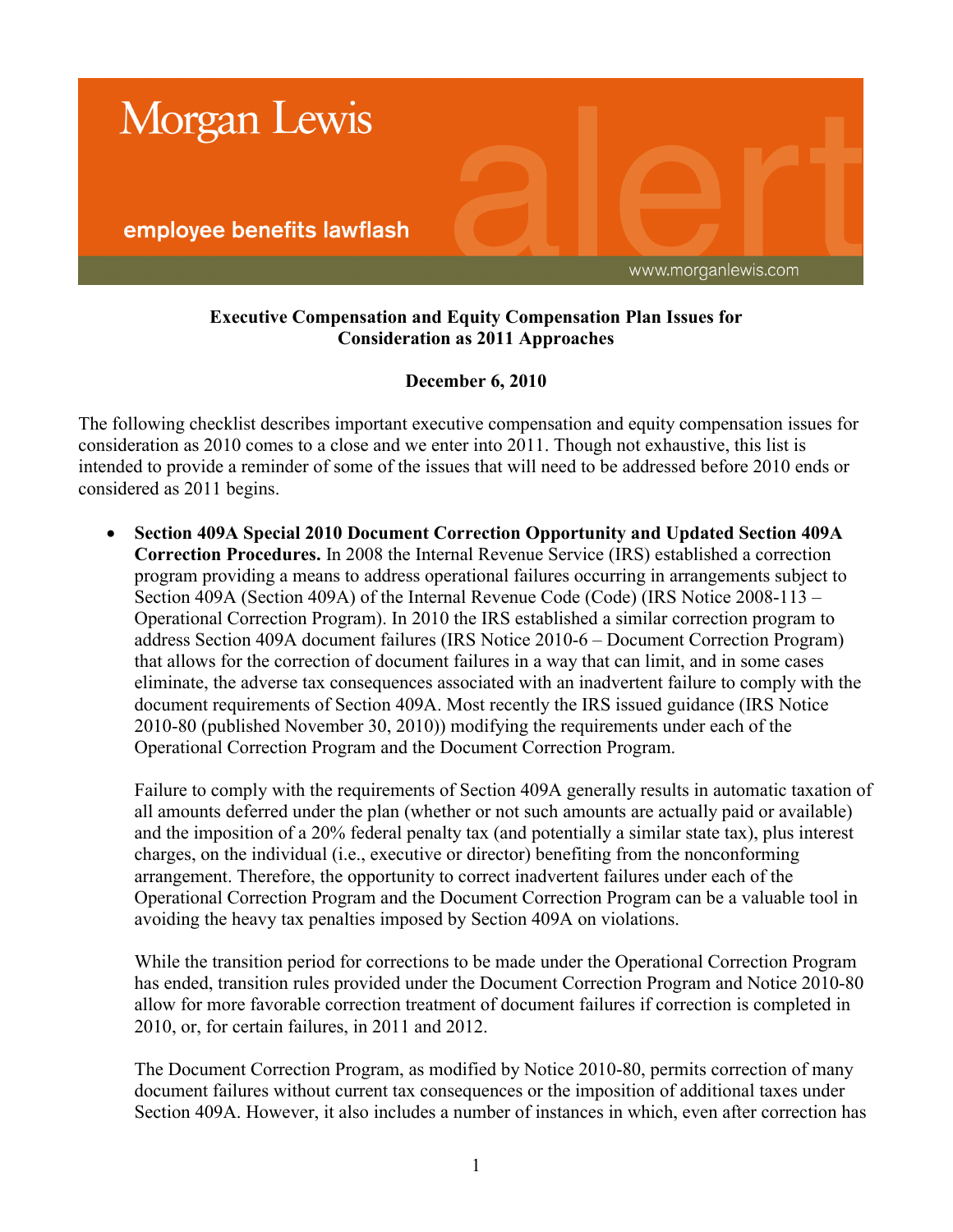been completed, an employee may face a negative tax result upon the occurrence of subsequent events. These negative tax consequences do **not**, however, apply to corrections completed in 2010. Under the "transition period" provided in the Document Correction Program, the ability to correct Section 409A document failures without subjecting the deferred amount to potential subsequent imposition of tax under Section 409A generally ends on December 31, 2010. If a plan document failure is corrected under Document Correction Program on or before December 31, 2010, the plan is treated as having been corrected on January 1, 2009 (the transition relief expiration date), and no income inclusion under Section 409A will be required as a condition of the relief. As part of the correction, any operational failures arising out of the retroactive amendment to the plan (e.g., payments made in 2009 or 2010 that should not have been made under the corrected plan) must be corrected on or before December 31, 2010 under the Operational Correction Program.

Importantly, Notice 2010-80 has generally modified the service provider (employee) disclosure requirements originally included in both the Operational Correction Program and the Document Correction Program. Taxpayers generally considered the most onerous requirement under the IRS correction guidance to be the requirement that in most cases, an affected service provider (employee) generally must file with the IRS an information statement detailing the correction procedure. However, Notice 2010-80 provides that an employee is no longer required to file an information statement for a document correction under the Document Correction Program that is completed by December 31, 2010 or for certain corrections under the Document Correction Program that are completed by December 31, 2011. Furthermore, under the Operational Correction Program, an employer does not have to provide an employee with an information statement regarding the correction of an operational error that is corrected in the same year in which it occurred. In each instance of correction identified above, however, the employer must still complete and file an information statement with its applicable income tax return.

Notice 2010-80 also modified the Document Correction Program to allow correction of document failures affecting a linked plan, subject to applicable conditions, so long as the time and form of payment under the linked plan is not affected by the amount deferred under, or the payment provisions of, the plan to which it is linked. The original transition period under the Document Correction Program for correction of certain errors involving linked nonqualified plans (ending December 31, 2011) was not changed by Notice 2010-80.

Additionally, Notice 2010-80 expanded the Document Correction Program to permit correction of document errors involving stock rights that are subject to Section 409A and generally were designed to be compliant with Section 409A (e.g., stock options rights intentionally granted with an exercise price below fair market value that have restricted settlement provisions intended to comply with Section 409A) so long as the stock right includes permissible exercise events, including a fixed date or period beginning and ending within one taxable year, or a permissible payment event permitted under Section 409A. For these purposes, a permissible payment event includes certain payment events that are eligible for correction under the Document Correction Program.

Notice 2010-80 also clarifies issues affecting payments to be made "within" a set number of days following a separation from service that was contingent upon the employee's execution of a release. Guidance issued under the Document Correction Program suggests that such language makes it possible for an employee to manipulate the year in which a payment is made simply by accelerating or delaying the execution of the release and, therefore, such a provision violates the prohibition on an employee directly or indirectly designating the calendar year of payment and is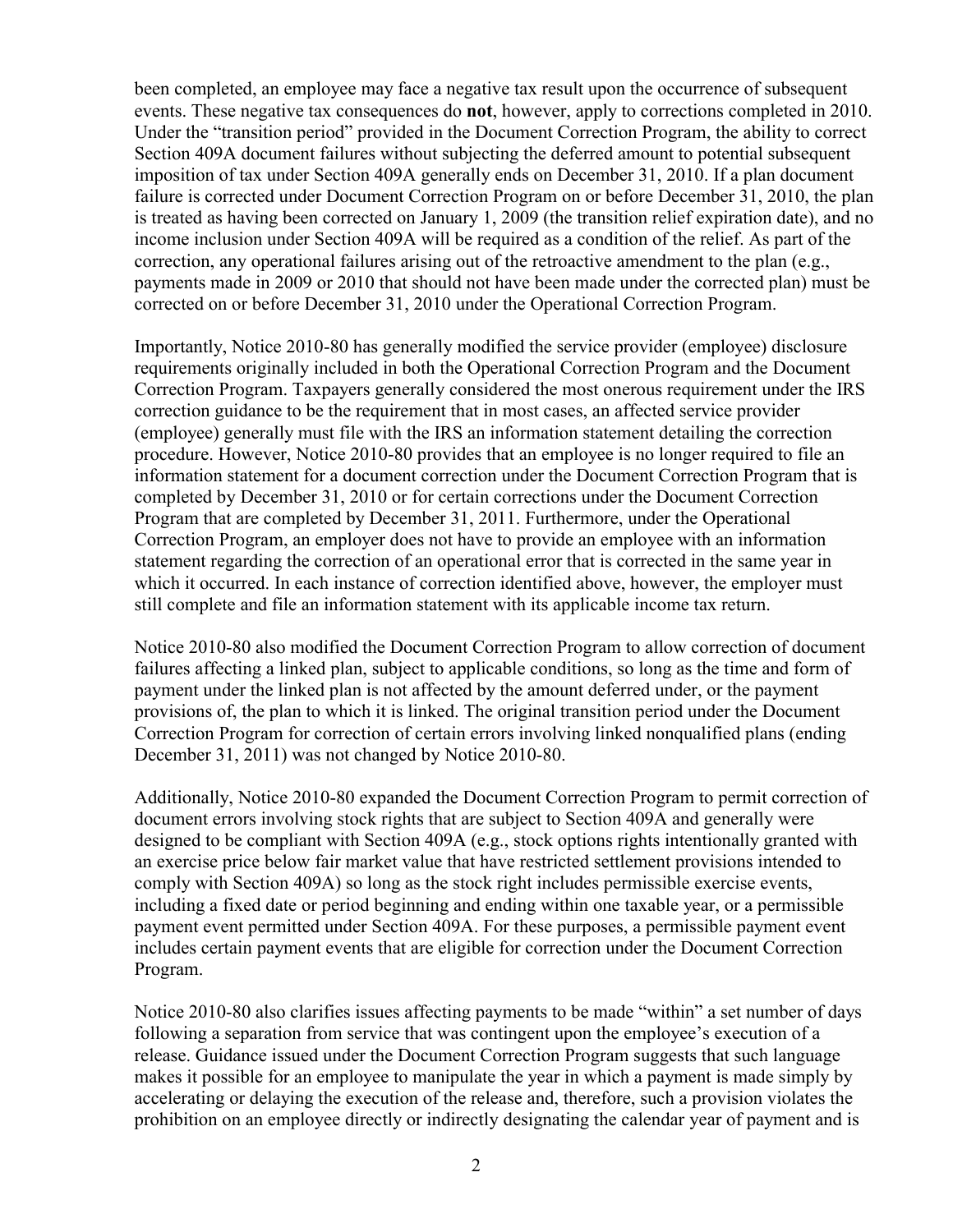not compliant with the requirements of Section 409A. While this assertion by the IRS regarding Section 409A compliance of release provisions continues to be a viewed as a debatable proposition by many practitioners, Notice 2010-80 expands the Document Correction Program to provide that language the IRS considers noncompliant may be corrected by amending the arrangement to provide either (a) for payment only on the last day of a designated period following a permissible payment event, or (b) for payment in the second taxable year if in any event the designated period begins in a first taxable year and ends in a second taxable year. Notice 2010-80 provides additional transition relief for correction of these types of failures through December 31, 2012, and relieves an affected employee from having to file an information statement with the IRS detailing the correction of such failure so long as correction is completed before December 31, 2012. The employer must still file an information statement with its applicable income tax return.

In order to take advantage of the most beneficial elements of the Section 409A correction regimes (i.e., the ability to correct document failures without facing negative tax consequences), most correction steps must be completed by December 31, 2010. However, new guidance issued under Notice 2010-80 does extend the transition deadline for corrections involving a payment to be made contingent upon a release to December 31, 2012. Notice 2010-80 also alleviates the requirements that the employee must comply with the notice and reporting requirements so long as correction is completed by the applicable transition deadline (generally December 31, 2010). However, the employer must still comply with all notice and reporting guidance.

(For further details on Section 409A correction opportunities, see our January 11, 2010 LawFlash, "IRS Issues Document Corrections Program for Deferred Compensation Plans Under Code Section 409A," available at [http://www.morganlewis.com/pubs/EB\\_409ADocCorrections\\_LF\\_11jan10.pdf](http://www.morganlewis.com/pubs/EB_409ADocCorrections_LF_11jan10.pdf) and our February 11, 2009 LawFlash, "2009 Offers Section 409A Correction Opportunities," available at [http://www.morganlewis.com/pubs/EB\\_409ACorrectionOpportunities\\_11feb09.pdf.\)](http://www.morganlewis.com/pubs/EB_409ACorrectionOpportunities_11feb09.pdf)

 **Say-on-Pay Requirements.** On October 18, 2010, the Securities and Exchange Commission (SEC) issued the first set of proposed rules (Proposed Rules) to implement the executive compensation and related corporate governance requirements imposed on most public companies by the Dodd-Frank Wall Street Reform and Consumer Protection Act (Dodd-Frank Act). The Proposed Rules provide additional guidance with regard to the three separate nonbinding shareholder votes required by the Dodd-Frank Act: (i) a vote on executive compensation (Say-on-Pay); (ii) a vote on the frequency of presenting Say-on-Pay votes to shareholders (Say-on-Frequency); and (iii) new disclosure requirements and a vote on compensation associated with acquisitions effected by means of mergers, acquisitions, consolidations, sales, or other similar transactions and dispositions (Say-on-Golden-Parachutes).

The Say-on-Pay and Say-on-Frequency requirements will apply with respect to annual shareholder meetings **held on or after January 21, 2011**, whether or not the Proposed Rules are finalized by then. However, the Say-on-Golden-Parachutes rules will become effective only once the Proposed Rules have been finalized (but in no event will the Say-on-Golden Parachutes rules be effective for shareholder votes before January 21, 2011).

For the 2011 proxy season, companies should consider the following requirements of the Proposed Rules in preparation for the Say-on-Pay and Say-on-Frequency vote solicitation: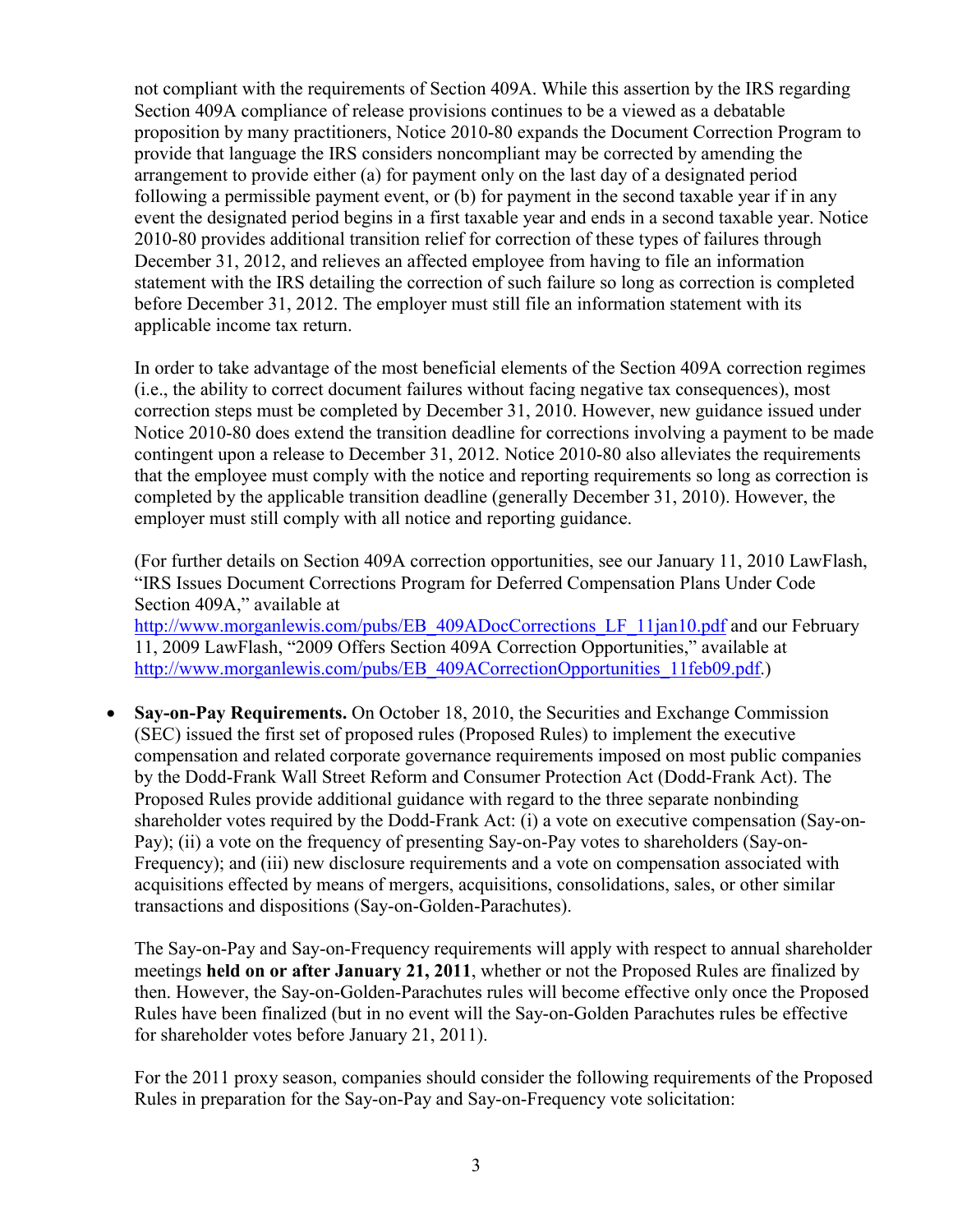- $\triangleright$  The Say-on-Pay vote is required to approve the compensation of the named executive officers as such compensation is disclosed pursuant to Item 402 of Regulation S-K (including the compensation discussion and analysis (CD&A), the compensation tables, and other narrative executive compensation disclosures, if applicable, required by Item 402).
- $\triangleright$  The CD&A for the upcoming proxy statement must focus on the pay-for-performance aspects of executive compensation, so that the shareholders understand those programs when casting their votes. The CD&A should also discuss how compensation policies and decisions have taken into account shareholder advisory votes. (Note: For the 2011 proxy season, it is unlikely that a company will have conducted a prior shareholder advisory vote on compensation and, therefore, this requirement seems not to be applicable for the 2011 proxy season. Future proxy statements must, however, include this information.)
- $\triangleright$  The Say-on-Frequency vote must provide shareholders four choices with respect to the frequency on which the Say-on-Pay vote is to occur: every year, every two years, every three years, or abstain. Companies should consider whether to include a recommendation on Say-on-Frequency votes. (Note: For the 2011 proxy season, a company can offer a choice among only every one, two, or three years if the company's proxy service provider's system cannot handle abstentions.)
- $\triangleright$  The Proposed Rules currently provide that an issuer need not include a separate advisory Say-on-Golden-Parachutes shareholder vote in the merger proxy statement to the extent that the compensation has previously been included in the issuer's executive compensation disclosures that were subject to a prior Say-on-Pay vote. However, the Say-on-Golden-Parachutes disclosure will require one or more detailed tables and additional text disclosing **all** compensation and benefits resulting from the proposed transaction (this disclosure will be substantially beyond the current proxy requirements). Companies should consider whether to include the Say-on-Golden-Parachute disclosures in the 2011 proxy statement provisions relating to the Say-on-Pay vote.

(For further details on the Say-on-Pay, Say-on-Frequency, and Say-on-Golden-Parachutes requirements, see our November 15, 2010 LawFlash, "SEC Issues Proposed Rules Regarding Say-On-Pay and Golden Parachute Requirements Under the Dodd-Frank Financial Reform Bill," available at

[http://www.morganlewis.com/pubs/EB\\_SECProposed%20Rules\\_SayOnPayAndGoldenParachute](http://www.morganlewis.com/pubs/EB_SECProposed Rules_SayOnPayAndGoldenParachute_LF_15nov10.pdf)  $LF$  15nov10.pdf.)

 **Section 162(m) Shareholder Reapproval.** Under Code Section 162(m), shareholders of a public company must approve the material terms of the performance goals in the plan under which performance-based compensation is to be paid. If the compensation committee has the authority to change the targets under a performance goal (and this is the case if the specific targets under the plan are not publicly disclosed), in order for compensation payable under the plan to continue to qualify for the performance-based compensation exception under Code Section 162(m), the material terms of the performance goal must be disclosed to, and reapproved by, the company's shareholders no later than the first shareholder meeting that occurs in the fifth year following the year in which the shareholders previously approved the performance goals. Therefore, if shareholders last approved the business criteria of a plan in 2006, the material terms of the performance goals must be submitted to shareholders for reapproval in the 2011 shareholder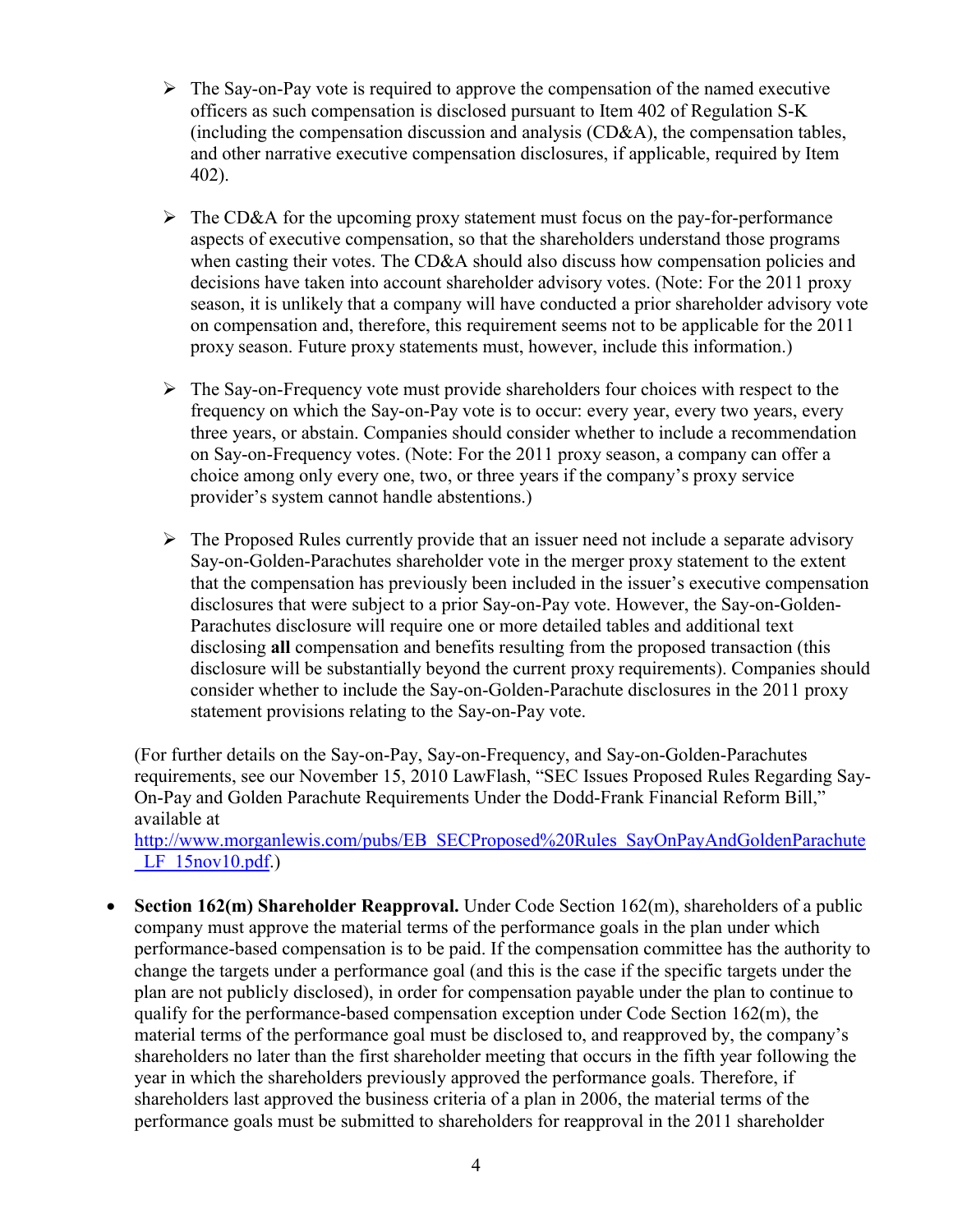meeting. (For further details on shareholder approval under Code Section 162(m), see our March 9, 2010 Hot Topics Alert, "Section 162(m) Pitfalls," available at [http://www.morganlewis.com/pubs/EBHotTopics\\_Section162mPitfalls\\_09mar10.pdf.\)](http://www.morganlewis.com/pubs/EBHotTopics_Section162mPitfalls_09mar10.pdf)

• **ISO and ESPP Information Returns.** Code Section 6039 sets forth two reporting requirements for employers sponsoring plans that provide for incentive stock options (ISOs) and/or employee stock purchase plans (ESPP): (1) employers must provide employees with a written summary of important details regarding the transfer of stock acquired upon exercise of either an ISO or an option under an ESPP and (2) employers must furnish an information return to the IRS with the same details. Although the reporting requirements were suspended for 2008 and 2009, on November 16, 2009, the IRS issued final regulations that provide guidance with respect to the reporting requirements and require compliance with such requirements for triggering stock transfers that occur in **2010**. Both the information returns and statements must be made on Form 3921, Exercise of an Incentive Stock Option Under Section 422(b), or Form 3922, Transfer of Stock Acquired Through an Employee Stock Purchase Plan Under Section 423(c), as applicable. Information statements must be provided to employees by January 31 of the year immediately following an applicable transaction (January 31, 2011 for transactions occurring in 2010), and the information returns must be filed with the IRS by February 28 (paper filings) or March 31 (electronic filings). Companies should determine if there were any stock transfers occurring in 2010 as a result of an ISO exercise or a stock transfer under an ESPP that would subject the company to the Code Section 6039 information and filing requirements in 2010.

For purposes of identifying a transaction that triggers the need to provide an employee with an information statement and to provide the IRS with an information return, an "applicable transaction" for an ISO is identified as the exercise of the ISO. For purposes of the ESPP reporting requirements, however, an employer is only required to file a return relating to the first transfer of legal title. If an employer maintains a system to deposit shares acquired by employees under an ESPP directly into a brokerage account, the first transfer of legal title occurs when the shares are deposited into the brokerage account. If, however, an employer either issues a stock certificate directly to an employee or registers the shares in the employee's name on the employer's record books and the employer or its transfer agent holds the shares for the employee in book-entry form, the first transfer of legal tile does not occur on the issuance of the stock certificate or the registration of the stock ownership on the record books. Instead, the first transfer of legal title would occur, for example, when the employee sells the stock or transfers the stock to a brokerage account established on behalf of the employee.

Upon either (i) the exercise of an ISO or (ii) the first transfer of legal title of stock purchased under an ESPP, the company must provide an employee with an information statement and the IRS with an information return. Returns and statements will need to be provided for any such stock activity occurring in 2010.

(For further details on ISO and ESPP reporting requirements, see our December 21, 2009 LawFlash, "IRS Issues Final Regulations on Reporting Requirements for Incentive Stock Options and Employee Stock Purchase Plans," available at [http://www.morganlewis.com/pubs/EBLF\\_IRSFinalRegsOnReportingReqsForIncentiveStockOpti](http://www.morganlewis.com/pubs/EBLF_IRSFinalRegsOnReportingReqsForIncentiveStockOptions_21dec09.pdf) ons 21dec09.pdf.)

 **Acceleration of Bonus Payments.** It is anticipated that taxes on income, dividends, and capital gains may increase in 2011 if certain tax cuts adopted in 2001 expire. As a result, companies may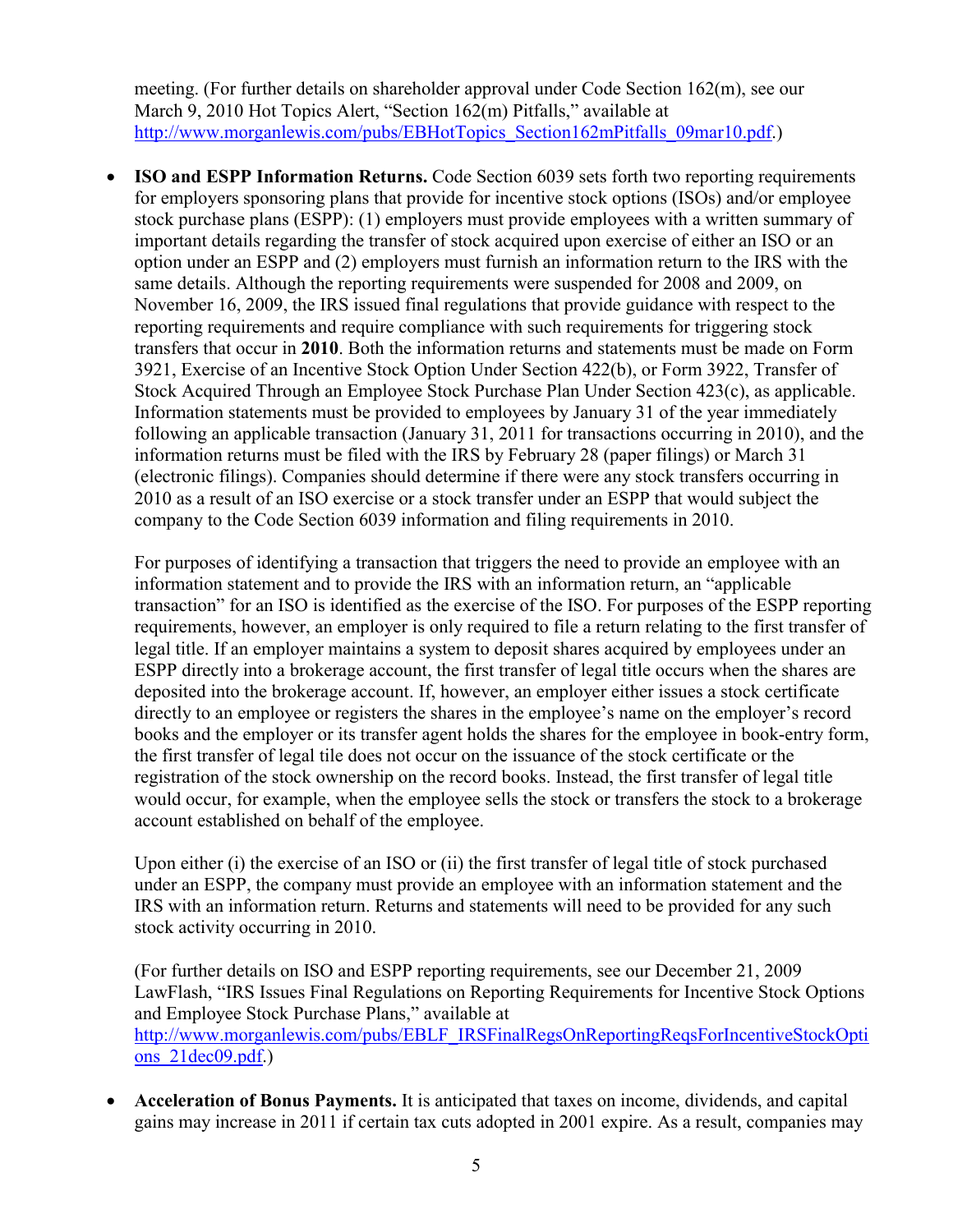be considering accelerating the payment of executives' bonuses in order to pay the bonuses into 2010 before the tax rates increase. Companies should keep in mind that the acceleration of bonus payments could raise issues under Section 409A. In addition, allowing executives to choose the year in which their bonuses are paid could accelerate the inclusion of income for all individuals eligible for bonuses regardless of whether an executive elects to receive the bonus in 2010 or 2011.

As a company reviews opportunities to accelerate the payment of executive bonuses into 2010, the company should consider the impact such an action would have on executives who do not receive accelerated payments, including potential constructive receipt issues. Public companies must also consider whether the accelerated payments will be made to any covered employee under Code Section 162(m) and whether the accelerated payment could cause the bonus to fail to qualify as performance-based compensation. In particular, the timing of the payment may shorten the performance period or may not provide the compensation committee sufficient time to certify that the targets were met. Additionally, any acceleration of bonus payments for named executive officers will likely need to be disclosed in the proxy statement.

 **Discrimination Issues Under Insured Health Plans.** For plan years beginning on or after September 23, 2010, fully insured health plans that are not grandfathered will be subject to nondiscrimination testing under the Patient Protection and Affordable Care Act (the Healthcare Reform Law). Providing continued health coverage to a departing executive that extends beyond the COBRA period or directly subsidizing continued coverage for former executives could result in a nongrandfathered fully insured plan failing its nondiscrimination test and the imposition of a penalty on the employer. The penalty is \$100 per day per affected individual. The maximum penalty for an unintentional failure is \$500,000 per year. The Department of Health and Human Services, the IRS, and the Department of Treasury have requested comments concerning the application of the nondiscrimination testing rules.

Sponsors of fully insured health plans should review existing employment and severance agreements and consider the impact of the nondiscrimination requirements (if grandfathered status does not apply) to the extent former executives receive (or current executives will be entitled to receive) continued health coverage beyond the COBRA period or direct subsidy of continued coverage on discriminatory terms. In negotiating new agreements, companies may want to consider limiting continued health coverage to the COBRA period and providing cash reimbursements of COBRA premiums instead of direct subsidies for former executives. It may also be possible to establish a fully insured retiree only plan for executives, which is not subject to nondiscrimination testing.

- **Financial Reform Changes.** While the 2011 proxy season will require companies to comply with the Say-on-Pay and Say-on-Frequency vote solicitation requirements of the Dodd-Frank Act, compliance with certain other provisions of the Dodd-Frank Act has been postponed as per the following:
	- *Compensation Committee Independence* The SEC anticipates issuing proposed rules in December 2010 and final rules between April and July 2011. It is unclear as to whether such rules will apply in 2011 (for companies with a fiscal year-end of June 30 or later) or will be delayed until 2012.
	- *Disclosure by Institutional Investment Managers of Votes on Executive Compensation –* The SEC anticipates issuing final rules in the first quarter of 2011.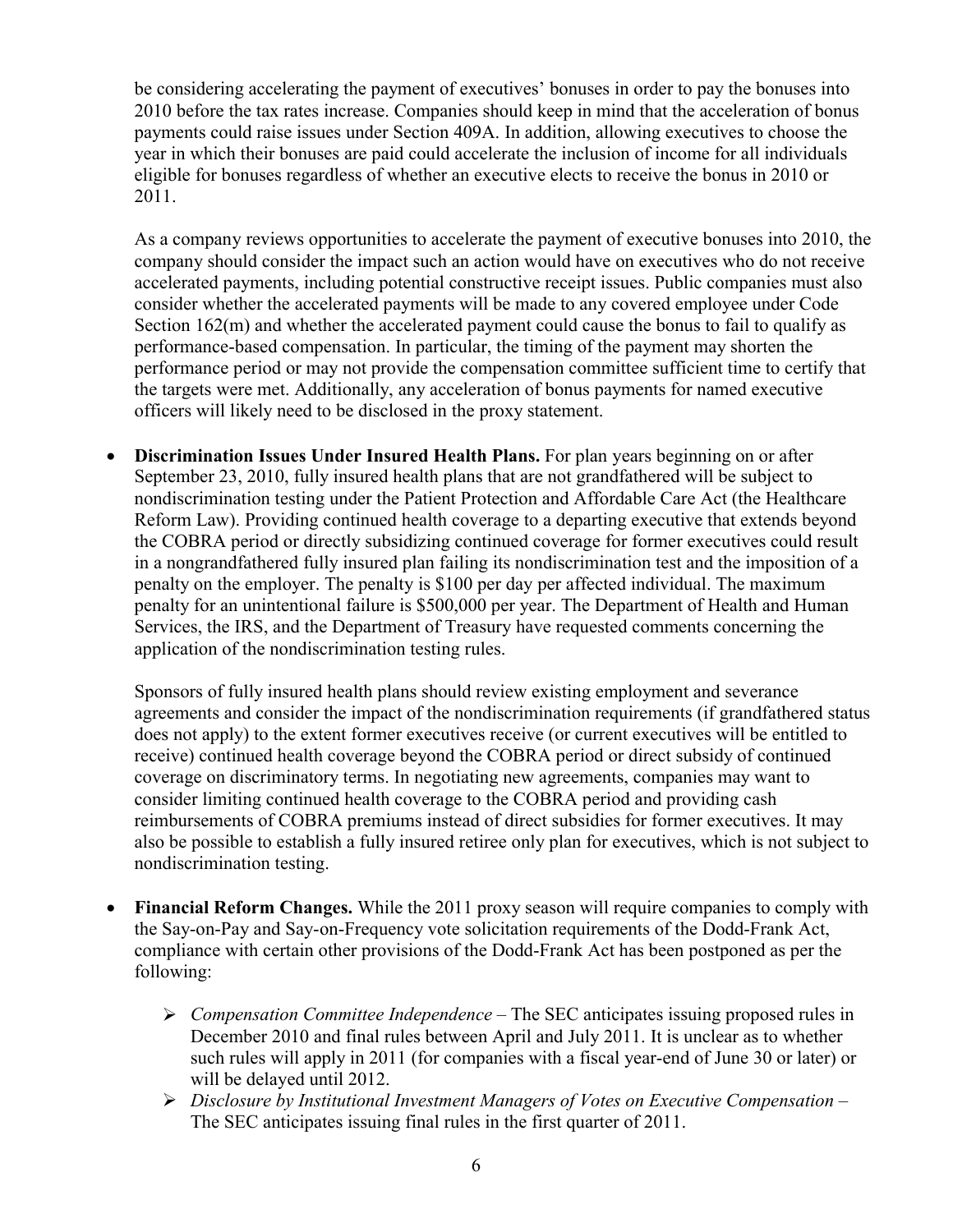- *Recovery of Erroneously Awarded Compensation (Clawbacks)*  The SEC anticipates issuing proposed rules between April and July 2011, which should be applicable for the 2012 proxy season.
- *Executive Compensation Disclosures (Internal Pay Equity)* The SEC anticipates issuing proposed rules between April and July 2011, which should be applicable for the 2012 proxy season.
- *Disclosure Regarding Employee and Director Hedging* The SEC anticipates issuing proposed rules between April and July 2011, which should be applicable for the 2012 proxy season.
- *Voting by Brokers* Effective July 21, 2010, brokers were restricted from (without instruction) voting shares held in customer accounts on matters involving executive compensation, director elections, or "other significant matters" identified by the SEC. The SEC anticipates issuing proposed rules between April and July 2011, which should address other "significant matters" for which brokers will not be permitted to vote uninstructed shares.

(For further details on how the Dodd-Frank Act effects executive compensation and corporate governance requirements, see our November 15, 2010 LawFlash, "SEC Issues Proposed Rules Regarding Say-On-Pay and Golden Parachute Requirements Under the Dodd-Frank Financial Reform Bill," available at [http://www.morganlewis.com/pubs/EB\\_SECProposed%20Rules](http://www.morganlewis.com/pubs/EB_SECProposed Rules_SayOnPayAndGoldenParachute_LF_15nov10.pdf) SayOnPayAndGoldenParachute LF 15nov10.pdf.)

If you have any questions concerning the information in this LawFlash, please contact any of the following Morgan Lewis attorneys:

| Chicago                |              |                                      |
|------------------------|--------------|--------------------------------------|
| Brian D. Hector        | 312.324.1160 | bhector@morganlewis.com              |
| Louis L. Joseph        | 312.324.1726 | louis.joseph@morganlewis.com         |
| <b>Dallas</b>          |              |                                      |
| Riva T. Johnson        | 214.466.4107 | riva.johnson@morganlewis.com         |
| Erin Turley            | 214.466.4108 | $\text{eturley}(a)$ morgan lewis.com |
| <b>New York</b>        |              |                                      |
| Craig A. Bitman        | 212.309.7190 | cbitman@morganlewis.com              |
| Gary S. Rothstein      | 212.309.6360 | grothstein@morganlewis.com           |
| Palo Alto              |              |                                      |
| S. James DiBernardo    | 650.843.7560 | $j$ dibernardo@morganlewis.com       |
| Zaitun Poonja          | 650.843.7540 | zpoonja@morganlewis.com              |
| Philadelphia           |              |                                      |
| Robert L. Abramowitz   | 215.963.4811 | rabramowitz@morganlewis.com          |
| I. Lee Falk            | 215.963.5616 | ilfalk@morganlewis.com               |
| Amy Pocino Kelly       | 215.963.5042 | akelly@morganlewis.com               |
| Robert J. Lichtenstein | 215.963.5726 | $r$ lichtenstein@morganlewis.com     |
| Vivian S. McCardell    | 215.963.5810 | vmccardell@morganlewis.com           |
| Joseph E. Ronan        | 215.963.5793 | jronan@morganlewis.com               |
| Steven D. Spencer      | 215.963.5714 | $s$ spencer@morganlewis.com          |